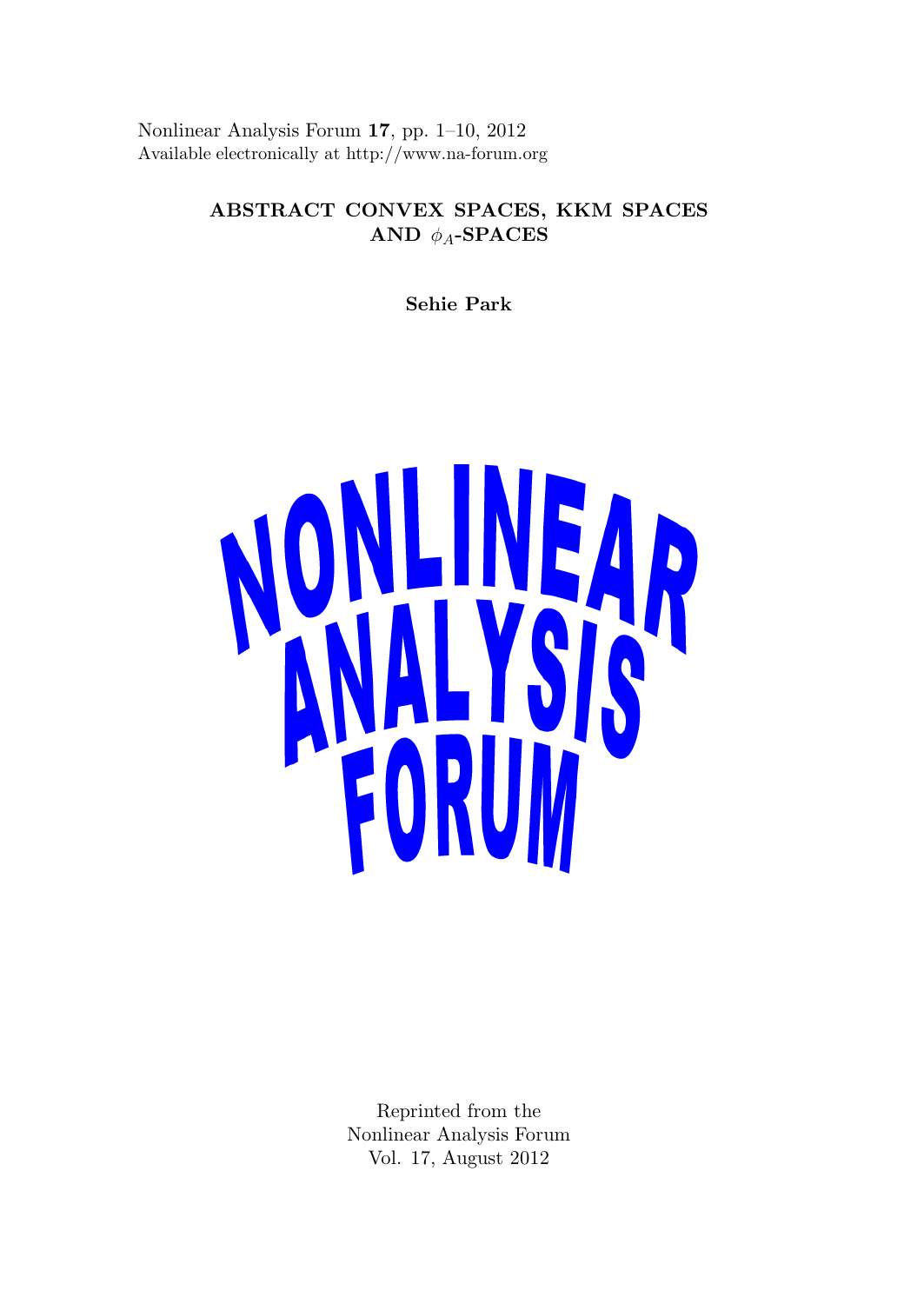# ABSTRACT CONVEX SPACES, KKM SPACES AND  $\phi_A$ -SPACES

## Sehie Park

The National Academy of Sciences, Republic of Korea, Seoul 137–044; and Department of Mathematical Sciences Seoul National University, Seoul 151–747, KOREA E-mail : shpark@math.snu.ac.kr, parkcha38@daum.net

ABSTRACT. In our previous works, we showed that every  $\phi_A$ -space  $(X, D;$  ${\phi_A}_{A\in(D)}$  can be made into a G-convex space in several ways. In this work, we show that a  $\phi_A$ -space can be made into a G-convex space  $(X, D; \Gamma)$  iff it has a KKM map  $G: D \to X$ , and that it is a KKM space. Moreover, we show that recent examples of GFC-spaces due to Khanh et al. and Ding are not adequate to claim that GFC-spaces or FC-spaces properly include G-convex spaces.

## 1. Introduction

Since we introduced the KKM theory as an independent branch of Nonlinear Analysis in 1992 [13], there have appeared more than twelve hundred publications related to the theory. Many of them are concerned with simple modifications or imitations of known results by adopting certain artificial concepts. Moreover, recently the KKM theory tends to the study of abstract convex spaces properly including generalized convex spaces (simply, G-convex spaces) due to the author.

The concept of G-convex spaces has also a number of modifications or imitations. Such examples are L-spaces due to Ben-El-Mechaiekh et al. [1], FC-spaces due to Ding [3], GFC-spaces due to Khanh et al. [9], and some others. Since then, there have appeared many papers whose contents are slightly modified versions of known results in the G-convex space theory. In order to destroy such inadequate examples and to upgrade the KKM theory, the present author has published a sequence of papers [14-33] criticizing or improving such trends.

In some of our previous works, we showed that most of the above mentioned spaces are unified to the concept of  $\phi_A$ -spaces  $(X, D; {\phi_A}_{A\in(D)})$ which can be made into G-convex spaces in several ways [14-19, 22].

<sup>2010</sup> Mathematics Subject Classification: 47H04, 47H10, 47J20, 47N10, 49J53, 52A99, 54C60, 54H25, 58E35, 90C47, 91A13, 91B50.

Key words and phrases: KKM theory, abstract convex space,  $\phi_A$ -space, G-convex space, L-space, FC-space, GFC-space.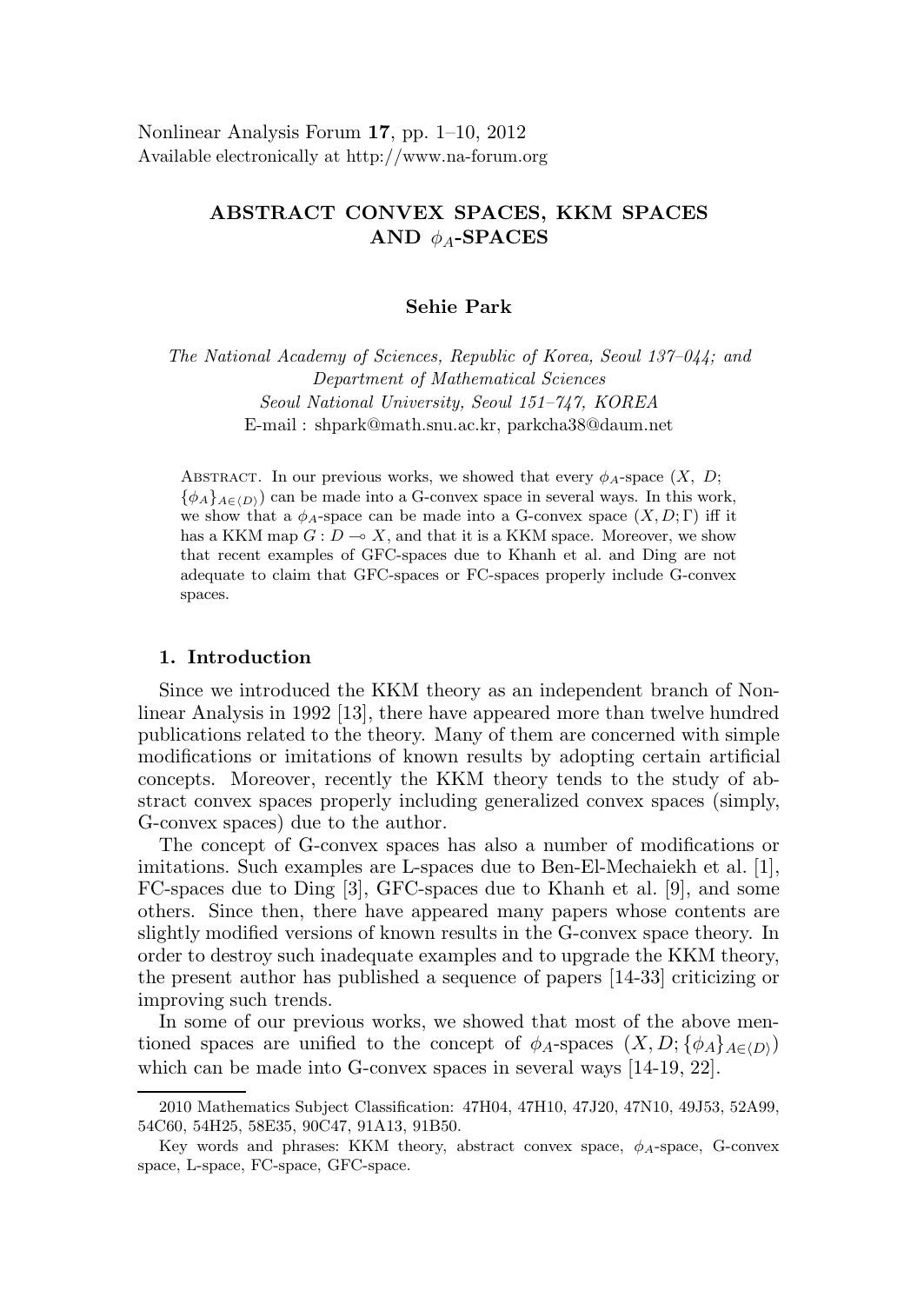In this paper, we show that a  $\phi_A$ -space can be made into a G-convex space  $(X, D; \Gamma)$  iff it has a KKM map  $G: D \to X$ , and that it is a KKM space. Moreover, we show that recent examples of GFC-spaces due to Khanh et al. [10] and FC-spaces of Ding [3,5] are not adequate to verify their claims that GFC-spaces or FC-spaces properly include G-convex spaces.

In Section 2, the basic concepts on abstract convex spaces in the sense of Park are introduced. We recall some subclasses of abstract convex spaces; namely, convexity spaces, convex spaces, H-spaces, and generalized (G-) convex spaces. Section 3 deals with  $\phi_A$ -spaces and their examples. We show that a  $\phi_A$ -space can be made into a G-convex space  $(X, D; \Gamma)$  iff it has a KKM map  $G: D \multimap X$ , and that it is a KKM space. We also discuss on recent examples of GFC-spaces due to Khanh et al. [10]. In Section 4, we deal with Ding's recent examples of FC-spaces which are not L-spaces in the sense of Ben-El-Mechaiekh et al. Several comments on the examples are added.

### 2. Abstract convex spaces

We follow our recent works [20, 21, 23, 28-32]:

**Definition.** An abstract convex space  $(E, D; \Gamma)$  consists of a topological space E, a nonempty set D, and a multimap  $\Gamma : \langle D \rangle \to E$  with nonempty values  $\Gamma_A := \Gamma(A)$  for  $A \in \langle D \rangle$ , where  $\langle D \rangle$  is the set of all nonempty finite subsets of D.

For any  $D' \subset D$ , the *Γ-convex hull* of  $D'$  is denoted and defined by

$$
\mathrm{co}_{\Gamma} D' := \bigcup \{ \Gamma_A \mid A \in \langle D' \rangle \} \subset E.
$$

A subset X of E is called a  $\Gamma$ -convex subset of  $(E, D; \Gamma)$  relative to D' if for any  $N \in \langle D' \rangle$ , we have  $\Gamma_N \subset X$ ; that is,  $\text{co}_{\Gamma} D' \subset X$ .

When  $D \subset E$ , a subset X of E is said to be Γ-convex if  $\text{co}_{\Gamma}(X \cap D) \subset X$ ; in other words, X is Γ-convex relative to  $D' := X \cap D$ . In case  $E = D$ , let  $(E; \Gamma) := (E, E; \Gamma).$ 

**Definition.** Let  $(E, D; \Gamma)$  be an abstract convex space and Z a topological space. For a multimap  $F : E \to Z$  with nonempty values, if a multimap  $G: D \longrightarrow Z$  satisfies

$$
F(\Gamma_A) \subset G(A) := \bigcup_{y \in A} G(y) \quad \text{for all } A \in \langle D \rangle,
$$

then G is called a KKM map with respect to F. A KKM map  $G: D \to E$ is a KKM map with respect to the identity map  $1<sub>E</sub>$ .

A multimap  $F : E \to Z$  is called a  $\Re \mathfrak{C}$ -map [resp., a  $\Re \mathfrak{D}$ -map] if, for any closed-valued [resp., open-valued] KKM map  $G: D \to Z$  with respect to F, the family  $\{G(y)\}_{y\in D}$  has the finite intersection property. In this case, we denote  $F \in \mathfrak{RC}(E, D, Z)$  [resp.,  $F \in \mathfrak{RD}(E, D, Z)$ ].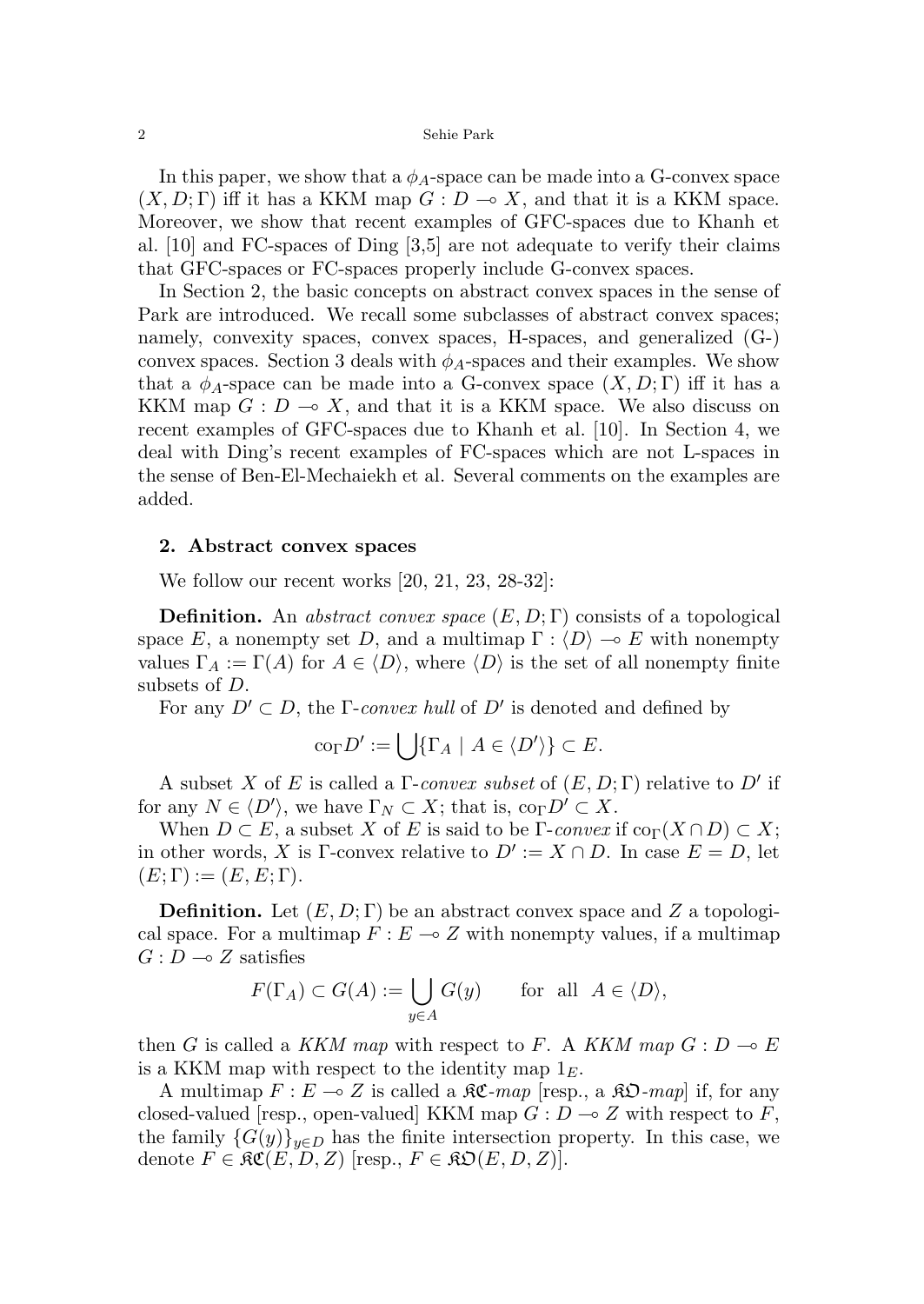Exmaple. The following are typical examples of abstract convex spaces. Others can be seen in [29, 32] and the references therein.

(1) A convexity space  $(E, \mathcal{C})$  in the classical sense consists of a topological space E and a family C of subsets of E such that E itself is an element of C and  $\mathcal C$  is closed under arbitrary intersection.

(2) A convex space  $(X, D) = (X, D; \Gamma)$  is a triple where X is a subset of a vector space,  $D \subset X$  such that co  $D \subset X$ , and each  $\Gamma_A$  is the convex hull of  $A \in \langle D \rangle$  equipped with the Euclidean topology. This concept generalizes the one due to Lassonde for  $X = D$ .

(3) An abstract convex space  $(X, D; \Gamma)$  is called an H-space by Park if  $\Gamma$  =  $\{\Gamma_A\}$  is a family of contractible (or, more generally,  $\omega$ -connected) subsets of X indexed by  $A \in \langle D \rangle$  such that  $\Gamma_A \subset \Gamma_B$  whenever  $A \subset B \in \langle D \rangle$ . If  $D = X$ ,  $(X; \Gamma)$  is called a c-space by Horvath.

(4) A generalized convex space or a G-convex space  $(X, D; \Gamma)$  is an abstract convex space such that for each  $A \in \langle D \rangle$  with the cardinality  $|A| = n + 1$ , there exists a continuous function  $\phi_A : \Delta_n \to \Gamma(A)$  such that  $J \in \langle A \rangle$ implies  $\phi_A(\Delta_J) \subset \Gamma(J)$ .

Here,  $\Delta_n$  is the standard *n*-simplex with vertices  $\{e_i\}_{i=0}^n$ , and  $\Delta_j$  the face of  $\Delta_n$  corresponding to  $J \in \langle A \rangle$ ; that is, if  $A = \{a_0, a_1, \ldots, a_n\}$  and  $J = \{a_{i_0}, a_{i_1}, \ldots, a_{i_k}\} \subset A$ , then  $\Delta_J = \text{co}\{e_{i_0}, e_{i_1}, \ldots, e_{i_k}\}$ . We may write  $\Gamma_A := \Gamma(A)$  for each  $A \in \langle D \rangle$ . In case  $X \supset D$ , the G-convex space is denoted by  $(X \supset D; \Gamma)$ .

Definition. The *partial KKM principle* for an abstract convex space  $(E, D; \Gamma)$  is the statement  $1_E \in \mathfrak{RC}(E, D, E)$ ; that is, for any closed-valued KKM map  $G : D \multimap E$ , the family  ${G(y)}_{y\in D}$  has the finite intersection property. The KKM principle is the statement  $1_E \in \mathfrak{SC}(E, D, E) \cap$  $\mathcal{R}D(E, D, E)$ ; that is, the same property also holds for any open-valued KKM map.

An abstract convex space is called a *(partial) KKM space* if it satisfies the (partial) KKM principle, resp.

**Exmaple.** We give known examples of KKM spaces as in [28, 29], where the references can be seen:

(1) Every G-convex space is a KKM space.

(2) A connected linearly ordered space  $(X, \leq)$  can be made into a KKM space.

(3) The extended long line  $L^*$  is a KKM space  $(L^*, D; \Gamma)$  with the ordinal space  $D := [0, \Omega]$ . But  $L^*$  is not a G-convex space.

(4) For a closed convex subset X of a complete R-tree H, and  $\Gamma_A :=$  $conv<sub>H</sub>(A)$  for each  $A \in \langle X \rangle$ , the triple  $(H \supset X; \Gamma)$  is a KKM space.

(5) For Horvath's convex space  $(X;\Gamma)$  with the weak Van de Vel property is a KKM space, where  $\Gamma_A := [[A]]$  for each  $A \in \langle X \rangle$ .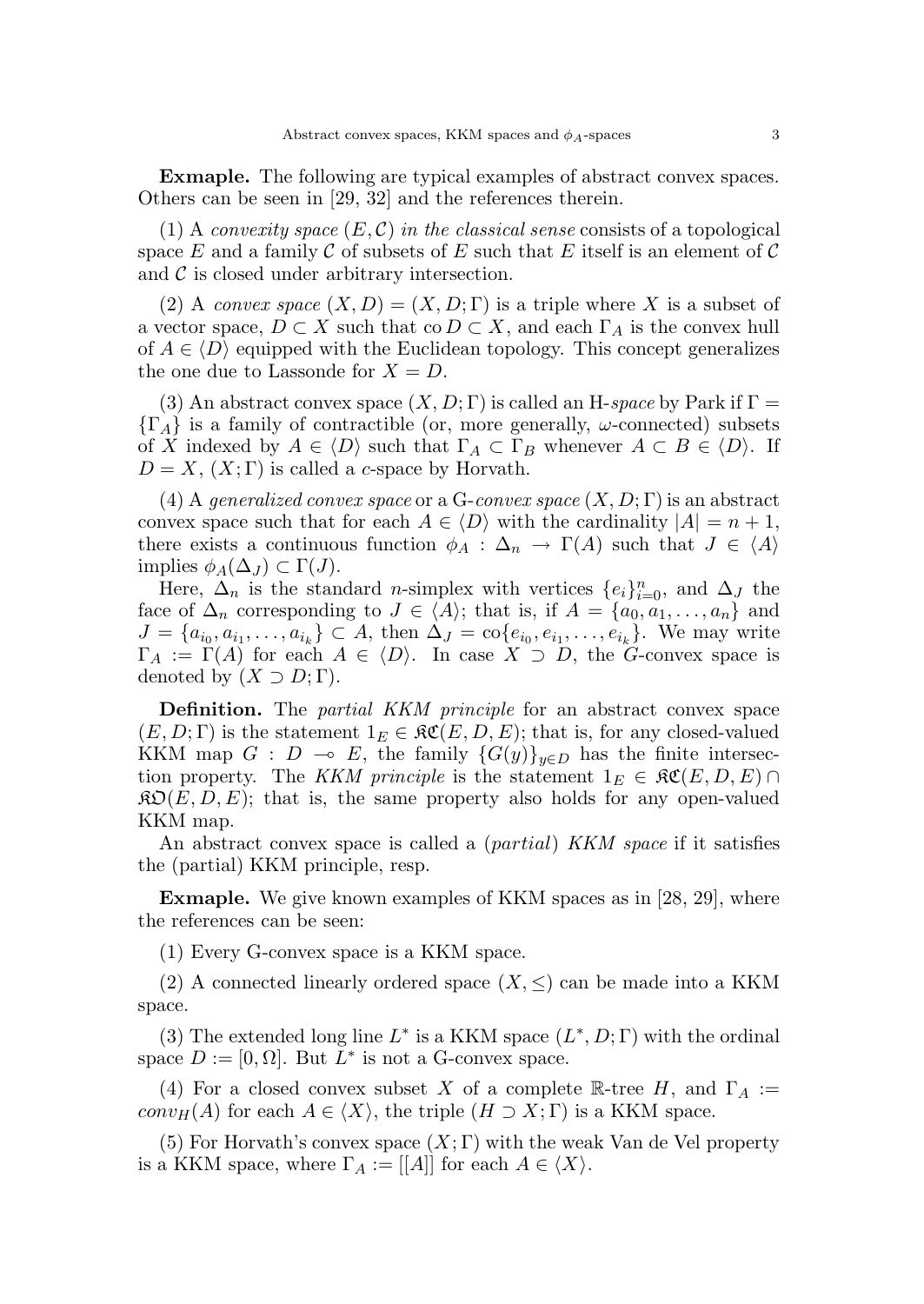(6) A B-space due to Briec and Horvath is a KKM space.

Exmaple. Recently, Kulpa and Szymanski [11] obtained examples of partial KKM spaces which are not KKM spaces.

Now we have the following diagram for triples  $(E, D; \Gamma)$ :

Simplex  $\Rightarrow$  Convex subset of a t.v.s.  $\Rightarrow$  Convex space  $\Rightarrow$  H-space  $\Rightarrow$  G-convex space  $\Rightarrow \phi_A$ -space  $\Rightarrow$  KKM space =⇒ Partial KKM space =⇒ Abstract convex space

This diagram with "G-convex space  $\iff \phi_A$ -space" has appeared in a number of our previous works. In the next section, we will explain why we have to replace it by "G-convex space  $\Rightarrow \phi_A$ -space".

# 3.  $\phi_A$ -spaces

In 2007, we introduced a variant of G-convex spaces as follows [14-18, 22]:

**Definition.** A space having a family  $\{\phi_A\}_{A\in\langle D\rangle}$  or simply a  $\phi_A$ -space

 $(X,D; \{\phi_A\}_{A \in \langle D \rangle})$ 

consists of a topological space  $X$ , a nonempty set  $D$ , and a family of continuous functions  $\phi_A : \Delta_n \to X$  (that is, singular *n*-simplexes) for  $A \in \langle D \rangle$ with the cardinality  $|A| = n + 1$ .

We define a KKM map  $G: D \to X$  on a  $\phi_A$ -space  $(X, D; {\phi_A})$  if, for each  $N \in \langle D \rangle$  and  $J \subset N$  with  $|J| = k + 1$ , we have

$$
\phi_N(\Delta_J) \subset G(J)
$$

where  $\Delta_J$  is the face of  $\Delta_{|N|=1}$  corresponding to J; see Park [14] and Khanh et al. [9].

**Exmaple.** We give examples of  $\phi_A$ -spaces as follows:

(1) An L-space [1], which is a G-convex space  $(E; \Gamma)$ .

(2) An MC-space [20], which is known to be a G-convex space.

(3) A topological space Y with property  $(H)$  [8], that is, if, for each  $N = \{y_0, \ldots, y_n\} \in \langle Y \rangle$ , there exists a continuous mapping  $\varphi_N : \Delta_n \to Y$ .

(4) Ding's FC-spaces; see the next section.

(5) Particular forms of G-convex spaces in [2, 7].

(6) Any G-convex space is a  $\phi_A$ -space. Conversely, a  $\phi_A$ -space  $(X, D; {\phi_A})$ can be made into a G-convex space  $(X, D; \Gamma)$  in several ways [14-19, 22].

(7) Later  $\phi_A$ -spaces are called GFC-spaces by Khanh et al. [9] in 2009. Note that they studied on such spaces in several papers and their study can be regarded as a part of G-convex space theory; see [10].

The following is known [14-19, 22]: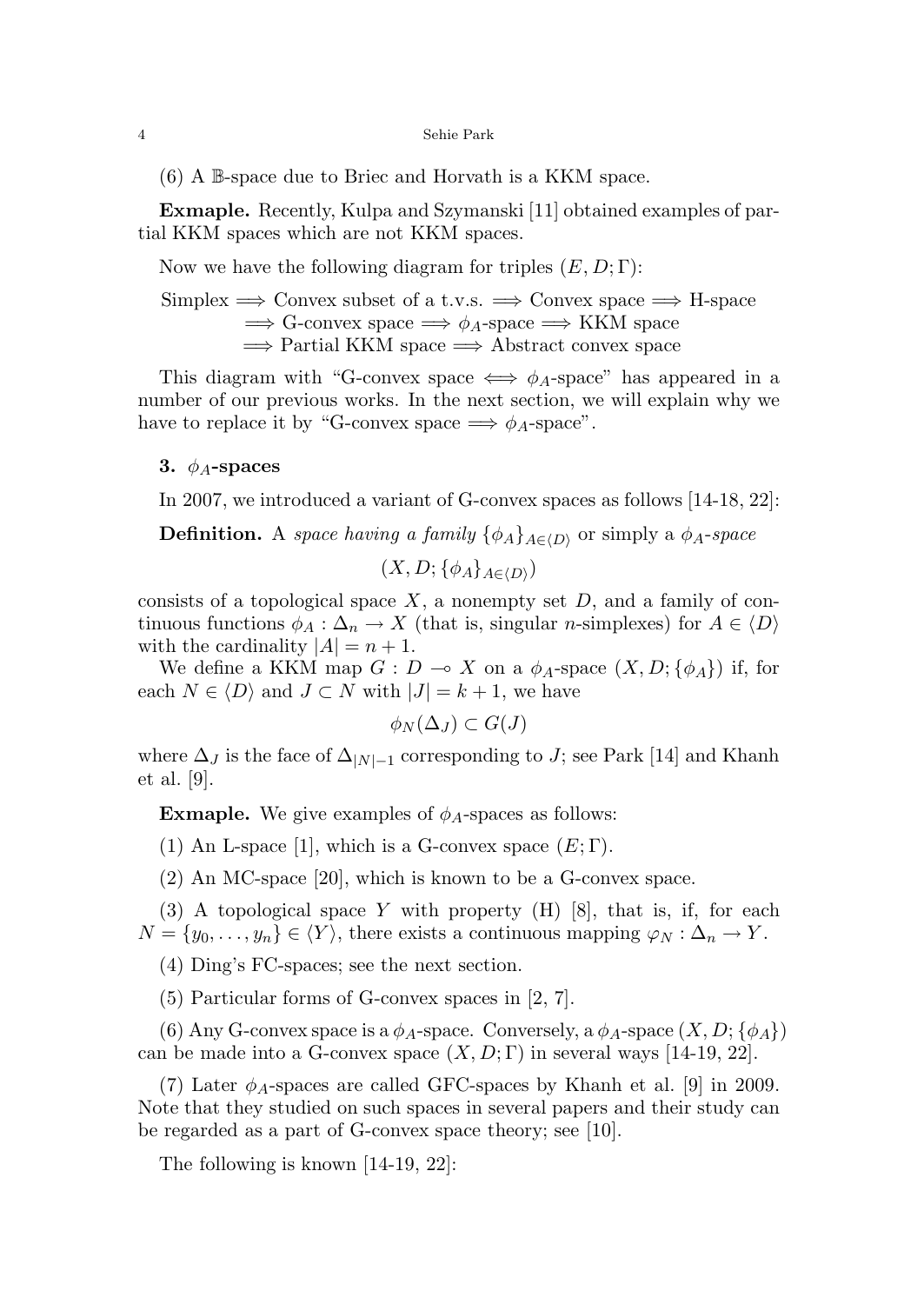**Proposition 3.1.** A  $\phi_A$ -space  $(X, D; {\phi_A})$  can be made into a G-convex space  $(X, D; \Gamma)$  with  $\Gamma_A = \Gamma(A) \supset \phi_A(\Delta_n)$  for each  $A \in \langle D \rangle$  with the cardinality  $|A| = n + 1$ .

Moreover, we have the following:

**Proposition 3.2.** A  $\phi_A$ -space  $(X, D; {\phi_A})$  can be made into a G-convex space  $(X, D; \Gamma)$  iff it has a KKM map  $G: D \longrightarrow X$ .

**Proof.** Suppose that  $(X, D; {\phi_A})$  has a KKM map  $G : D \to X$ . Then we have

 $\phi_A(\Delta_J) \subset G(J)$  for each  $A \in \langle D \rangle$  and  $J \in \langle A \rangle$ .

Define a map  $\Gamma : \langle D \rangle \to X$  by  $\Gamma(J) := G(J) = \bigcup \{ G(a) \mid a \in J \}$  for each  $A \in \langle D \rangle$  and each  $J \in \langle A \rangle$ . Then we have

$$
\phi_A(\Delta_J) \subset \Gamma(J)
$$
 for each  $A \in \langle D \rangle$  and  $J \in \langle A \rangle$ .

Therefore  $(X, D; \Gamma)$  is a G-convex space.

Conversely, suppose that  $(X, D; {\phi_A})$  is a G-convex space  $(X, D; \Gamma)$ . By putting  $G(z) := \Gamma({z})$  for  $z \in D$ , we have a KKM map  $G : D \to X$  as above. In fact, for each A with  $|A| = n + 1$ , we have a continuous function  $\phi_A : \Delta_n \to G(A) =: \Gamma(A)$  such that  $J \in \langle A \rangle$  implies  $\phi_A(\Delta_J) \subset G(J) =:$  $\Gamma(J)$ . Hence  $\phi_A(\Delta_J) \subset \Gamma(J) \subset G(J)$  for each  $A \in \langle D \rangle$  and  $J \in \langle A \rangle$ . Therefore  $G: D \to X$  is a KKM map on  $(X, D; {\phi_A})$ .

In [10], its authors gave an example to show that their GFC-spaces properly generalize our G-convex spaces and stated that: "A G-convex space  $(X, A, \Gamma)$  is called trivial iff, for all  $N \in \langle A \rangle$ ,  $\Gamma(N) = X$ . Of course, any GFC-space can be made into a trivial G-convex space, but a trivial G-convex space has no use."

Similarly, let us call that a KKM map  $G : D \multimap X$  on a  $\phi_A$ -space  $(X, D; {\phi_A})$  is said to be 'trivial' if  $G(a) = X$  for all  $a \in D$ .

From the proof of Proposition 3.2, we immediately have the following:

**Proposition 3.3.** A  $\phi_A$ -space  $(X, D; {\phi_A})$  can be made into a trivial G-convex space  $(X, D; \Gamma)$  iff it has a trivial KKM map  $G: D \to X$ .

As expressed in [10], of course, any GFC-space without nontrivial KKM map has no use in the KKM theory. Recall that the authors of [10] gave an example of GFC-space which is a trivial G-convex space and, hence, has a trivial KKM map. Consequently, in order to show that GFC-spaces properly generalize G-convex spaces, the authors of [10] should give an example of a GFC-space without trivial KKM maps which is not G-convex. This is impossible by Proposition 3.3.

In order to apply our theory of abstract convex spaces to  $\phi_A$ -spaces, we propose the following:

**Proposition 3.4.** A  $\phi_A$ -space  $(X, D; {\phi_A})$  becomes an abstract convex space  $(X, D; \Gamma)$  with  $\Gamma_A = \Gamma(A) = \phi_A(\Delta_n)$  for  $A \in \langle D \rangle$  with the cardinality  $|A| = n + 1.$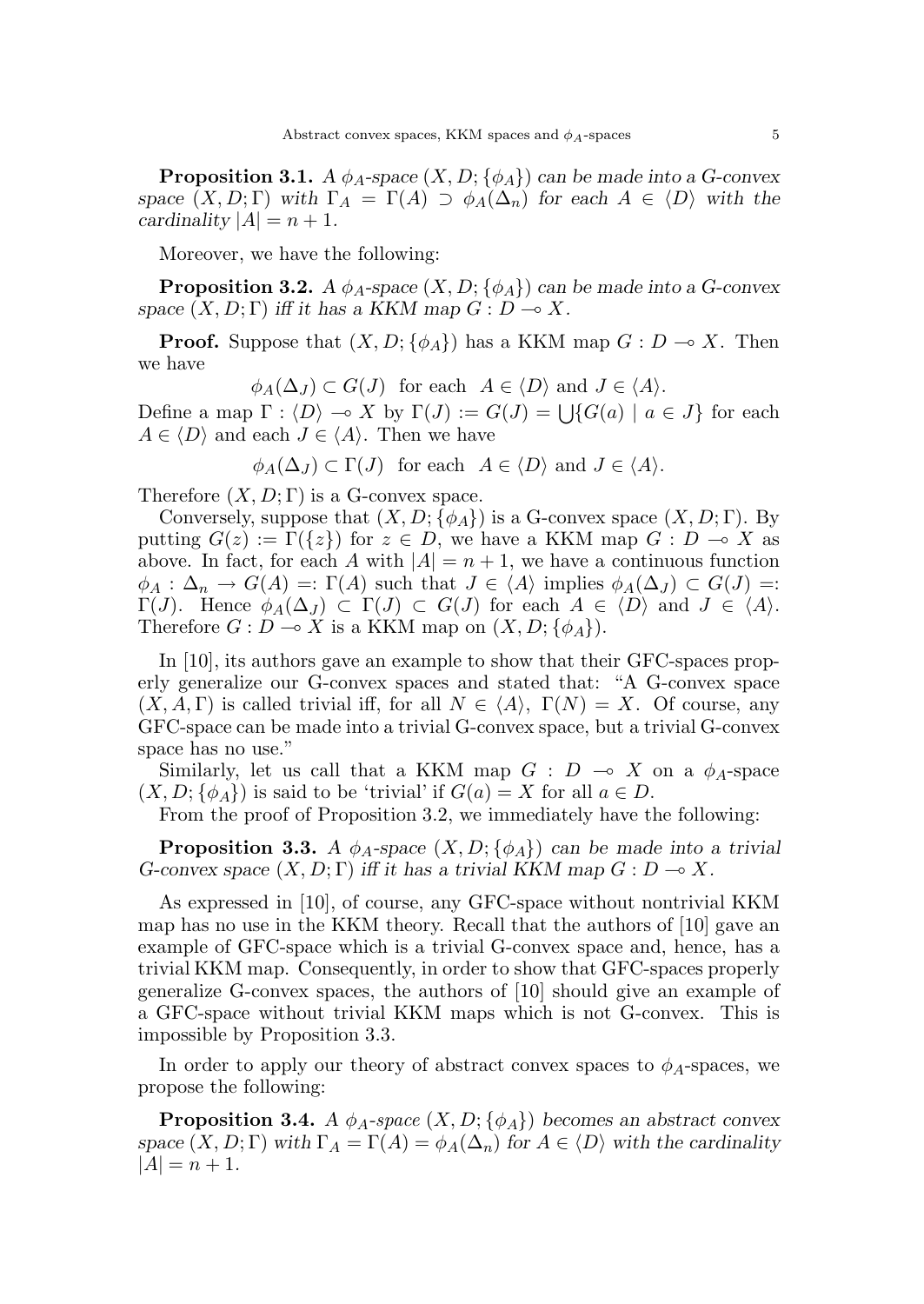#### 6 Sehie Park

In this case, we denote the  $\phi_A$ -space  $(X, D; {\phi_A})$  by  $(X, D; \Gamma)$ . This space is not necessarily G-convex; see the next section.

Recall that, for an abstract convex space  $(X, D; \Gamma)$ , a KKM map  $G: D \rightarrow$ X is the one satisfying

$$
\Gamma_N \subset G(N)
$$
 for each  $N \in \langle D \rangle$ .

We have the following:

**Proposition 3.5.** Any  $\phi_A$ -space  $(X, D; {\phi_A})$  is a KKM space.

**Proof 1.** As in Proposition 3.1, the space can be made into a G-convex space  $(X, D; \Gamma)$  such that  $\phi_N(\Delta_J) \subset \Gamma_J$  for all  $J \subset N \in \langle D \rangle$  as above. It is well-known that any G-convex space is a KKM space.

**Proof 2.** As in Proposition 3.4, let  $G: D \to X$  be a closed-valued [resp., open-valued] KKM map, and let  $N \in \langle D \rangle$ . Define a new abstract convex space  $(X, N; \Gamma')$  by

$$
\Gamma'_J = \Gamma'(J) := \phi_N(\Delta_J)
$$
 for all  $J \subset N$ .

Then  $\Gamma': \langle N \rangle \to X$  is well-defined. For any  $A \in \langle N \rangle$ , define  $\phi_A := \phi_N|_{\Delta_A}$ :  $\Delta_A \to \Gamma'(A)$ . Hence  $J \in \langle A \rangle$  implies  $\phi_A(\Delta_J) = \phi_N(\Delta_J) = \Gamma'(J)$ . Therefore  $(X, N; \Gamma')$  is a G-convex space and hence a KKM space. Moreover,  $G|_N$ :  $N \multimap X$  is a KKM map. In fact, for all  $J \subset N$ , we have

$$
\Gamma'(J) = \phi_N(\Delta_J) \subset G(J)
$$

since  $G: D \to X$  is a KKM map. Therefore  $\bigcap_{y \in N} G(y) \neq \emptyset$  and hence  ${G(y)}_{y\in D}$  has the finite intersection property. Consequently, the  $\phi_A$ -space  $(X, D; \Gamma)$  is a KKM space.

In [29], we clearly derived a sequence of a dozen statements which characterize the KKM spaces or are equivalent formulations of the partial KKM principle. As their applications, we added more than a dozen statements including generalized formulations of von Neumann minimax theorem, von Neumann intersection lemma, the Nash equilibrium theorem, and the Fan type minimax inequalities for any KKM spaces. Consequently, [29] unifies and enlarges previously known several proper examples of such statements for particular types of KKM spaces. Therefore, the whole contents of [29] is applicable to any  $\phi_A$ -space  $(X, D; {\phi_A})$ .

### 4. Ding's examples of FC-spaces

In 2005, Ding [3] introduced the following notion of "a finitely continuous" topological space (in short, FC-space):

**Definition** ([3]).  $(Y, \{\varphi_N\})$  is said to be an FC-space if Y is a topological space and for each  $N = \{y_0, \ldots, y_n\} \in \langle Y \rangle$  where some elements in N may be same, there exists a continuous mapping  $\varphi_N : \Delta_n \to Y$ . A subset D of  $(Y, \{\varphi_N\})$  is said to be an FC-subspace of Y if for each  $N = \{y_0, \ldots, y_n\}$  $\langle Y \rangle$  and for each  $\{y_{i_0}, \ldots, y_{i_k}\} \subset N \cap D$ ,  $\varphi_N(\Delta_k) \subset D$  where  $\Delta_k = \text{co}\{e_{i_j}$ :  $j = 0, \ldots, k$ .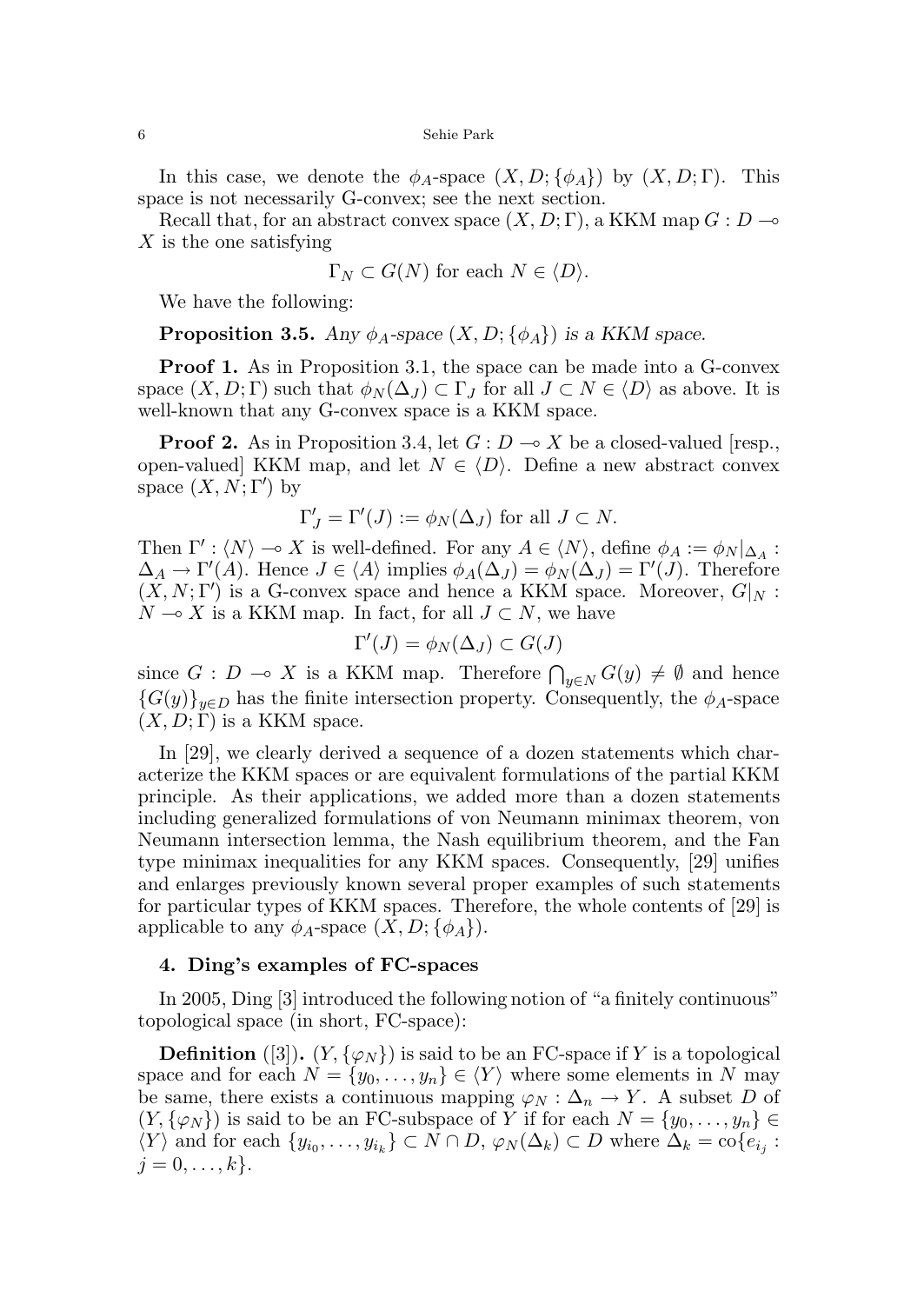Then Ding [3] wrote that "it is clear that the class of G-convex spaces is a true subclass of FC-spaces," without any justification. He repeated the same claim in more than a dozen of his subsequent papers; see [22].

Actually, in 2007-2009 [14-19, 22], we showed that FC-spaces due to Ding are particular types of L-spaces due to Ben-El-Mechaiekh et al., and hence particular types of G-convex spaces. Some counter-examples are given and related matters are also discussed in [22].

Recently, in 2011, Ding [5] continued to insist his claim in [4] as follows: "By comparing the definitions of H-spaces, G-convex spaces, L-convex spaces and FC-spaces, it is easy to see that each H-spaces must be a G-convex space, each G-convex space must be a L-convex space, and each L-convex space must be an FC-space. But some examples of FC-spaces which is not an L-convex space have given by Ding [4] and Ding et al. [6] as follows." After giving two examples, he added as follows:

"Hence some critiques on L-spaces and FC-spaces given by Park [22] are not fair. I believe that the readers will give the fairest judgement."

This statement is incorrect by the following arguments.

**Exmaple 2.1** ([3, 5]). Let  $X_1$  and  $X_2$  be two nonempty convex subsets of a topological vector space X with  $\text{cl } X_1 \cap \text{cl } X_2 = \emptyset$  and  $g: X_2 \to X_1$ be a single-valued mapping. Then  $E = X_1 \cup X_2$  is not convex. For each  $N = \{x_0, \dots, x_n\} \in \langle E \rangle$ , define a mapping  $\varphi_N : \Delta_n \to 2^X$  by

$$
\varphi_N(\alpha) = \begin{cases}\n\sum_{i=0}^n \alpha_i x_i & \text{if } N \subset X_1 \text{ or } N \subset X_2; \\
\sum_{i=0}^j \alpha_i x_i + \sum_{i=j+1}^n \alpha_i g(x_i) & \text{if } N = N_1 \cup N_2,\n\end{cases}
$$

for all  $\alpha = (\alpha_0, \dots, \alpha_n) \in \Delta_n$  where  $N_1 = \{x_0, \dots, x_j\} \subset X_1, N_2 =$  ${x_{j+1}, \dots, x_n} \subset X_2$ . It is easy to see that  $\varphi_N$  is continuous and hence  $(E, \varphi_N)$  is an FC-space.  $\cdots$ 

If we define a set-valued mapping  $\Gamma : \langle E \rangle \to 2^E$  by

$$
\Gamma(N) = \varphi_N(\Delta_n), \ \forall N = \{x_0, \cdots, x_n\} \in \langle E \rangle,
$$

then we have that for each  $N = \{x_0, \dots, x_n\} \in \langle E \rangle$ ,  $\varphi_N(\Delta_n) \subset \Gamma(N)$ . But if  $N = N_1 \cup N_2$  where  $N_1 = \{x_0, \dots, x_j\} \subset X_1$  and  $N_2 = \{x_{j+1}, \dots, x_n\} \subset X_2$ , then we have  $\Gamma(N_2) = \varphi_{N_2}(\Delta_J) \subset X_2$  and  $\varphi_N(\Delta_J) \subset X_1$ , where  $\Delta_J =$  $\operatorname{co}\{e_k \mid k = j + 1, \cdots, n\}.$  Hence we have  $\varphi_N(\Delta_J) \not\subset \Gamma(N_2)$ . Hence  $(E, \Gamma)$  is not an L-convex space.

*Comments.* In this example, Ding showed that  $(E, \{\varphi_N\})$  is an FC-space, and  $(E, \Gamma)$  with the particular  $\Gamma(N) = \varphi_N(\Delta_n)$  is not an L-space. Yes, this particular Γ does not work.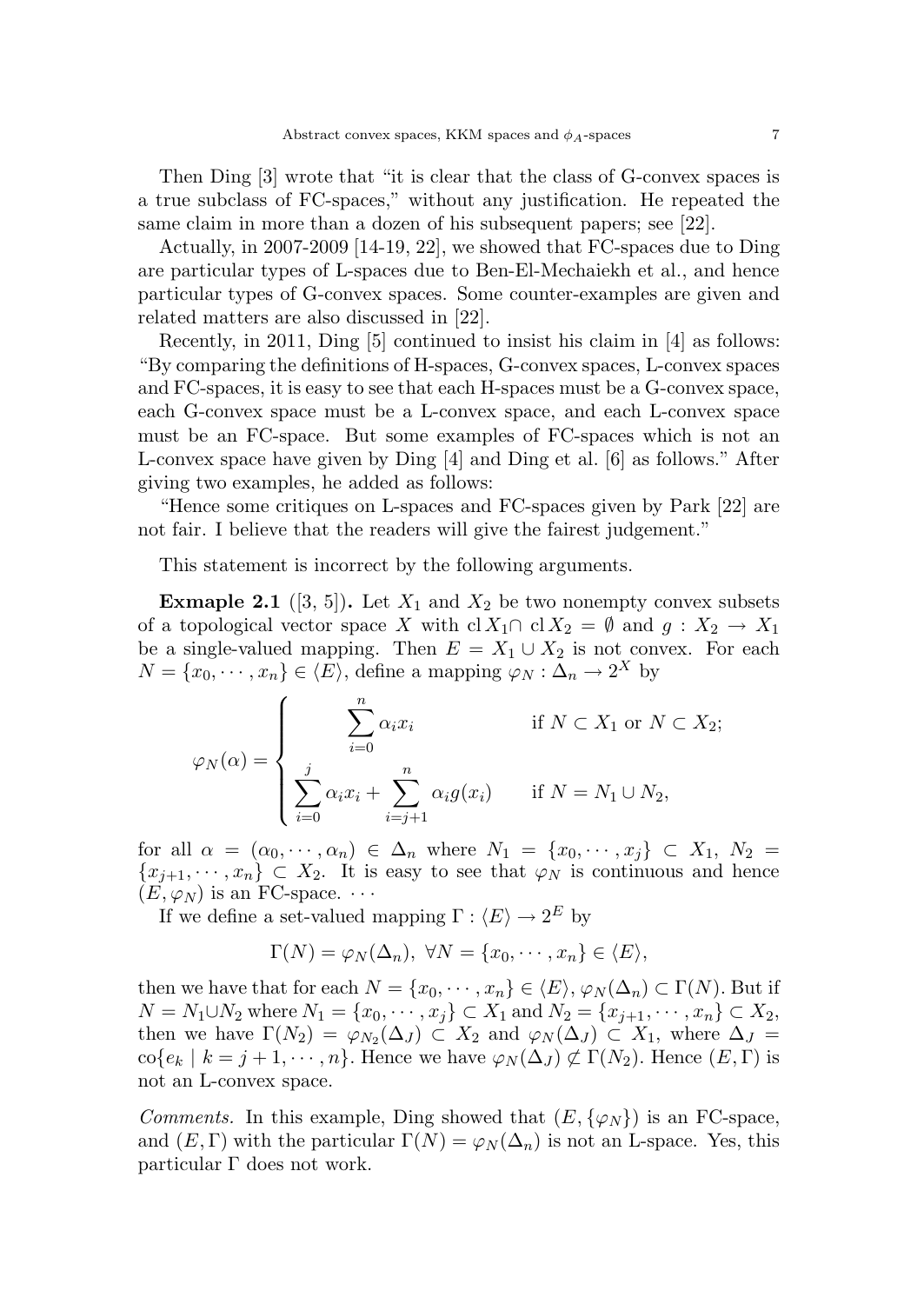#### 8 Sehie Park

However, we can make  $(E, \{\varphi_N\})$  into a G-convex space, and we give an example of Proposition 3.1. In fact, if we define a multimap  $\Gamma : \langle E \rangle \to 2^E$ by

$$
\Gamma(N) = \begin{cases} \varphi_N(\Delta_n) \cup X_1 & \text{if } N \subset X_1 \text{ or } N \subset X_2; \\ \varphi_N(\Delta_n) & \text{if } N = N_1 \cup N_2, \end{cases}
$$

where  $N_1 = \{x_0, \dots, x_j\} \subset X_1, N_2 = \{x_{j+1}, \dots, x_n\} \subset X_2$ .

Then it is easily checked that  $\varphi_N(\Delta_n) \subset \Gamma(N)$  and  $\varphi_N(\Delta_j) \subset \Gamma(J)$  for any  $J \subset N$ . Therefore  $(E, \Gamma)$  becomes a G-convex space.

**Exmaple 2.2** ([3, 5]). Let  $(X, \| \cdot \|)$  be a strictly convex and reflexive Banach space and  $X_1$  is a nonempty closed convex subset of X and  $X_2$  be a nonempty convex subset of X with  $X_1 \cap X_2 = \emptyset$ . Then  $E = X_1 \cup X_2$  is not convex. For each  $N = \{x_0, \dots, x_n\} \in \langle E \rangle$ , define a mapping  $\varphi_N : \Delta_n \to 2^X$ as in Example 2.1 where  $g: X_2 \to X_1$  is replaced by the metric project mapping  $P_{X_1} : X_2 \to X_1$ . Then  $(E, \varphi_N)$  is an FC-space which is not an L-convex space.

Comments. Similarly to the preceding comments, Ding's claim is incorrect. We add further comments on Ding's FC-spaces as follows:

(1) Recall that the G-convex space  $(X, D; \Gamma)$  is originated from the original KKM theorem and the celebrated Ky Fan lemma from the beginning, where  $X \neq D$ . The case  $X = D$  is not applicable to them and this is the most serious defect of L-spaces or FC-spaces since they are inadequate for the KKM theory.

(2) Note that G-convex spaces are triples, but FC-spaces are pairs. One wonders how could a pair generalize a triple!

(3) According to the definition of FC-spaces, for each  $N = \{y_0, \ldots, y_n\}$  $\langle Y \rangle$  where some elements in N may be same, there should be an infinite number of continuous mappings  $\varphi_N : \Delta_n \to Y$ .

(4) By defining  $\Gamma(N) = E$  for all  $N \in \langle E \rangle$ , Ding's FC-space becomes trivially an L-space, and hence a G-convex space.

(5) In Ding's examples, he has to show that any  $\Gamma$  does not work, not a particular one. Moreover, his  $\Gamma$  is not well chosen. There exists a suitable Γ such that his claim is false; see Proposition 3.2.

(6) Ding's careless citing of L-convex spaces instead of L-spaces in [1] caused confusions to many of his followers; for example, see [12, 34].

(7) For some other comments on Ding's examples, see [33].

However, Ding's examples can be used to strengthen Proposition 3.4 so that the abstract convex space is not necessarily G-convex.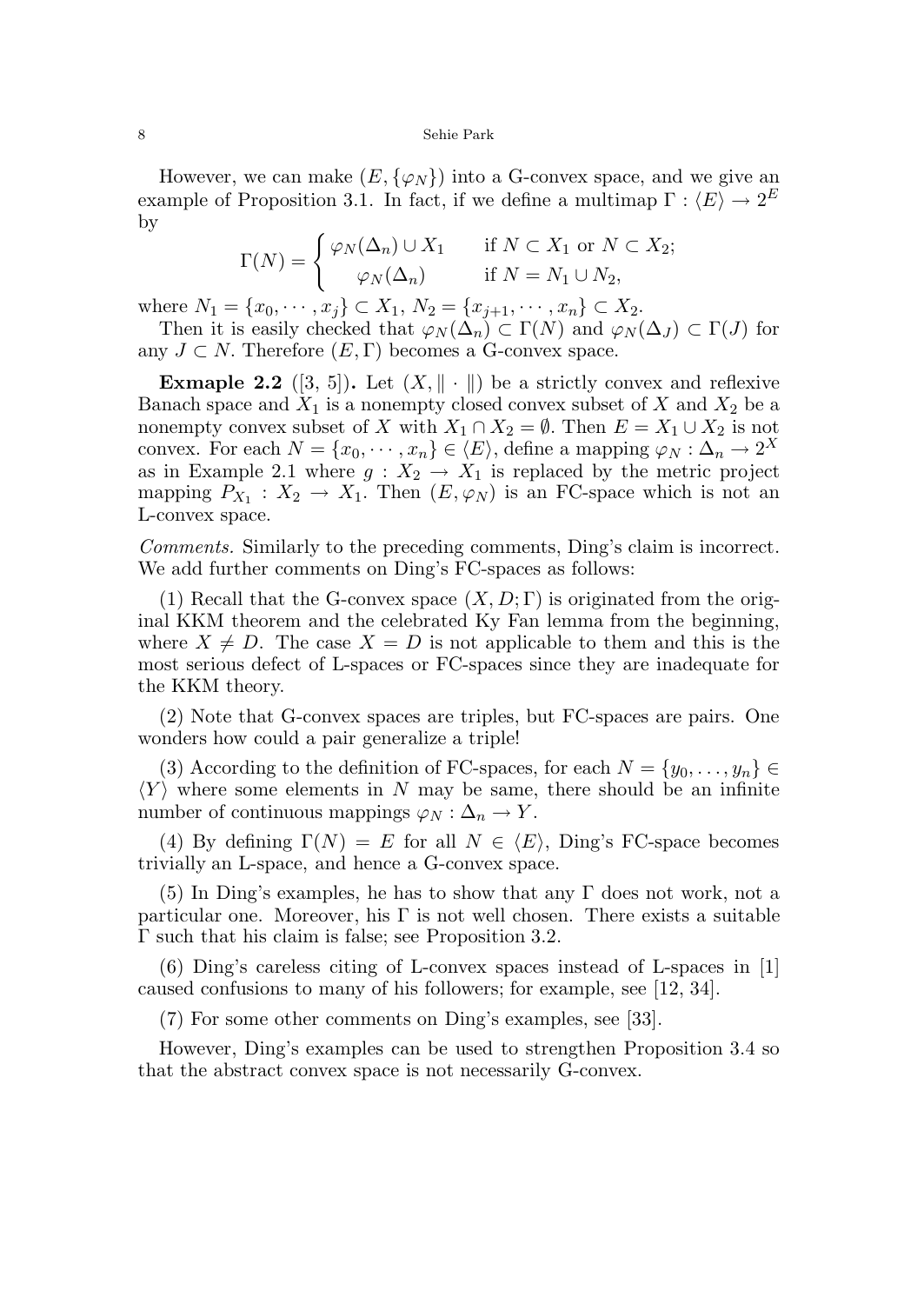### References

- [1] H. Ben-El-Mechaiekh, S. Chebbi, M. Florenzano and J.-V. Llinares, Abstract convexity and fixed points, J. Math. Anal. Appl. 222 (1998), 138–150.
- [2] G. L. Cain, Jr. and L. González, The Knaster-Kuratowski-Mazurkiewicz theorem and abstract convexities, J. Math. Anal. Appl. 338 (2008), 563–571.
- [3] X. P. Ding, Maximal element theorems in product FC-spaces and generalized games, J. Math. Anal. Appl. 305 (2005), 29-42.
- [4]  $\Box$ , Minimax inequalities and fixed points of expansive set-valued mappings with noncompact and nonconvex domains and ranges in topological spaces, Nonlinear Anal. 70 (2009), 881–889.
- [5] , Equilibrium existence theorems for multi-leader-follower generalized multiobject games in FC-spaces, J. Glob. Optim. (2011) DOI 10.1009/s10898-011-9717-y.
- [6] X. P. Ding, T. C. Lai and S. J. Yu, Systems of generalized vector quasi-variational inclusion problems and application to mathematical programs, Taiwanese J. Math. 13(5) (2009), 1515–1536.
- [7] L. Gonzáles, S. Kilmer and J. Rebaza, From a KKM theorem to Nash equilibria in L-spaces, Top. Appl. 155 (2007), 165–170.
- [8] J. Huang, The matching theorems and coincidence theorems for generalized R-KKM mapping in topological spaces, J. Math. Anal. Appl. 312 (2005), 374-382.
- [9] P. Q. Khanh, N. H. Quan and J.-C. Yao, Generalized KKM type theorems in GFCspaces and applications, Nonlinear Anal. 71 (2009), 1227–1234.
- [10] P. Q. Khanh, V. S. T. Long and N. H. Quan, *Continuous selections, collectively* fixed points and weak Knaster-Kuratowski-Mazurkiewicz mappings in optimization, J. Optim. Theory Appl. 151 (2011), 552–572.
- [11] W. Kulpa and A. Szymanski, Some remarks on Park's abstract convex spaces, to appear.
- [12] H. Lu and D. Tang, An intersection theorem in L-convex spaces with applications, J. Math. Anal. Appl. 312 (2005), 343–356.
- [13] S. Park, Some coincidence theorems on acyclic multifunctions and applications to KKM theory, Fixed Point Theory and Applications (K.-K. Tan, ed.), World Scientific Publ., River Edge, NJ, 1992, pp.248–277.
- $[14]$   $\_\_\_\_\_\$ n, Various subclasses of abstract convex spaces for the KKM theory, Proc. National Inst. Math. Sci. 2(2) (2007), 35–47.
- [15] Comments on some abstract convex spaces and the KKM maps, Nonlinear Anal. Forum 12(2) (2007), 125–139.
- [16] , Comments on recent studies on abstract convex spaces, Nonlinear Anal. Forum  $13(1)$  (2008), 1-17.
- [17] , Comments on the KKM theory on  $\phi_A$ -spaces, PanAmerican Math. J. 18(2) (2008), 61–71.
- [18] , Remarks on KKM maps and fixed point theorems in generalized convex spaces, CUBO, Math. J.  $10(4)$  (2008), 1-13.
- [19] , Remarks on fixed points, maximal elements, and equilibria of economies in abstract convex spaces, Taiwan. J. Math. 12(6) (2008), 1365–1383.
- [20] , Elements of the KKM theory on abstract convex spaces, J. Korean Math. Soc. 45(1) (2008), 1–27.
- [21]  $\_\_\_\_\_\_\_\_\_\_\_\_\_\_\_\_\_\_\_\.\_\_\_\_\_\_\_\_\_\.\_$  Nonlinear Convex Anal. 9(3) (2008), 331–350.
- [22]  $\_\_\_\_\$ , Generalized convex spaces, L-spaces, and FC-spaces, J. Glob. Optim.  $45(2)$ (2009), 203–210.